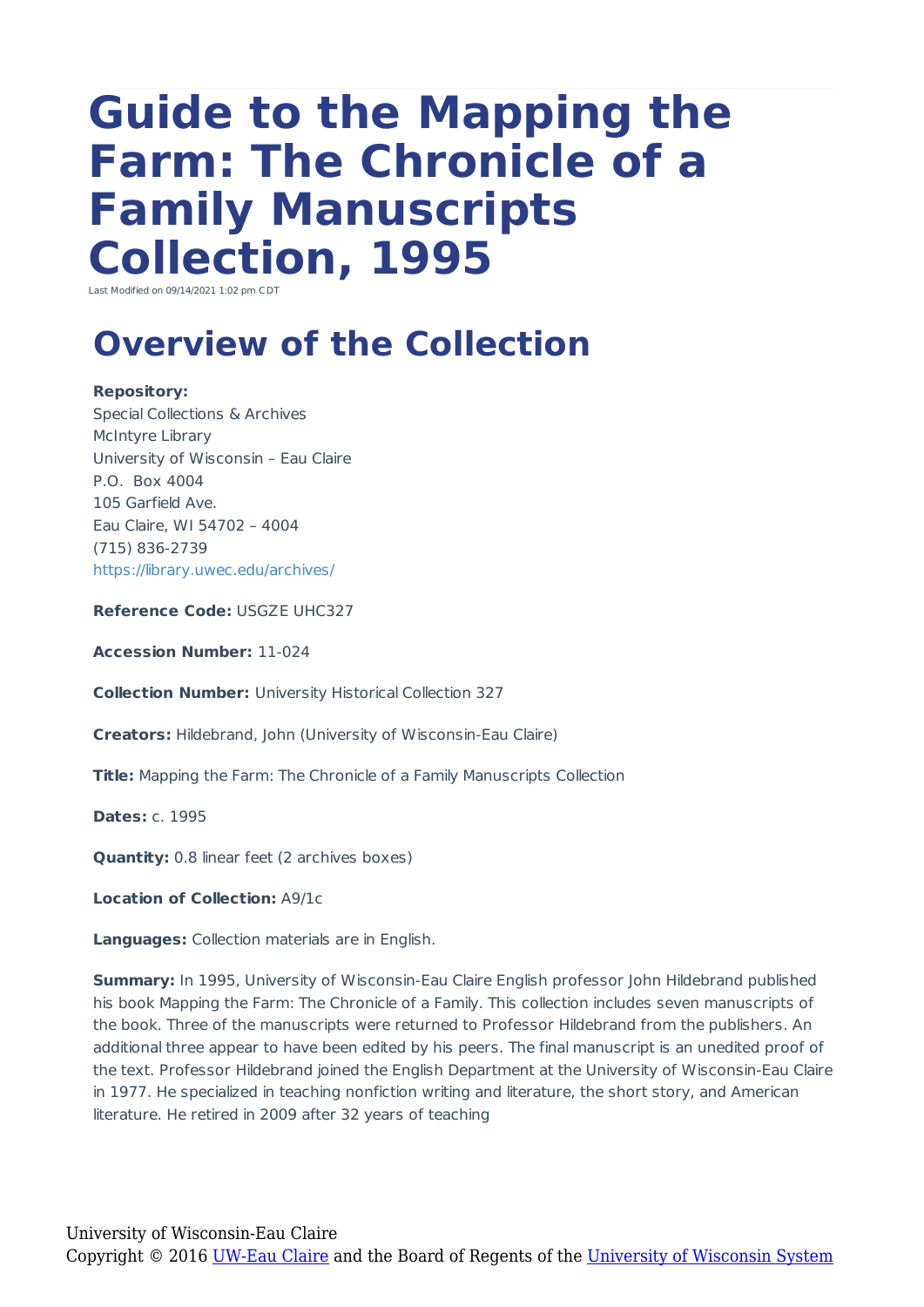## **Biographical / Historical Note**

John Hildebrand, professor emeritus of English, received a B.A. in Journalism from the University of Michigan in 1971, and M.F.A. in Creative Writing from the University of Alaska in 1974. In 1977, he joined the English Department at the University of Wisconsin-Eau Claire where he specialized in nonfiction writing and literature, the short story, and American literature.

Hildebrand is the author of three nonfiction books, the most recent of which is A Northern Front (2005), a collection of essays that previously appeared in such magazines as Harper's, Audubon, Outside, Sports Illustrated, Manoa, and The Missouri Review. He also wrote Reading the River: A Voyage Down the Yukon (1998).

Hildebrand's book, Mapping the Farm: The Chronicle of a Family, was published by Alfred A. Knopf in 1995. Mapping the Farm documents a century of American agricultural and rural life. It focuses on William and Catherine O'Neill, an Irish immigrant family who settled on a Rochester, Minnesota farm in 1880. Their grandson Ed runs the farm today, but none of his children farm full time and the future of the farm is uncertain.

Hildebrand received the Maxwell Schoenfeld Distinguished Professorship and the Excellence in Scholarship Award during his tenure at the University of Wisconsin-Eau Claire. He was also awarded a Bush Artist Fellowship, a Wisconsin Arts Board Fellowship, the BANTA Award from the Wisconsin Literary Association, and a Friends of American Writers Literary Award. His work has been anthologized in Barnstorm: Contemporary Wisconsin Fiction (2005), Best American Sports Writing 1999, American Nature Writing 1997, The Great Land: Reflections on Alaska (1994), and Nature's New Voices (1992). His work has been translated into German and Italian. He retired from the University of Wisconsin-Eau Claire in 2009 after 32 years of teaching.

### **Content Description**

Three manuscripts were returned to Hildebrand after the publication of Mapping the Farm: The Chronicle of a Family. The edited versions of the manuscript were returned to Hildebrand after the publication of Mapping the Farm. This returned material, referred to as "foul matter," is the material that is returned to the author after their book is finished: the edited manuscript and proofs of a book that are superseded by revised or corrected versions of the final printed work. Also included is one uncorrected proof of the manuscript.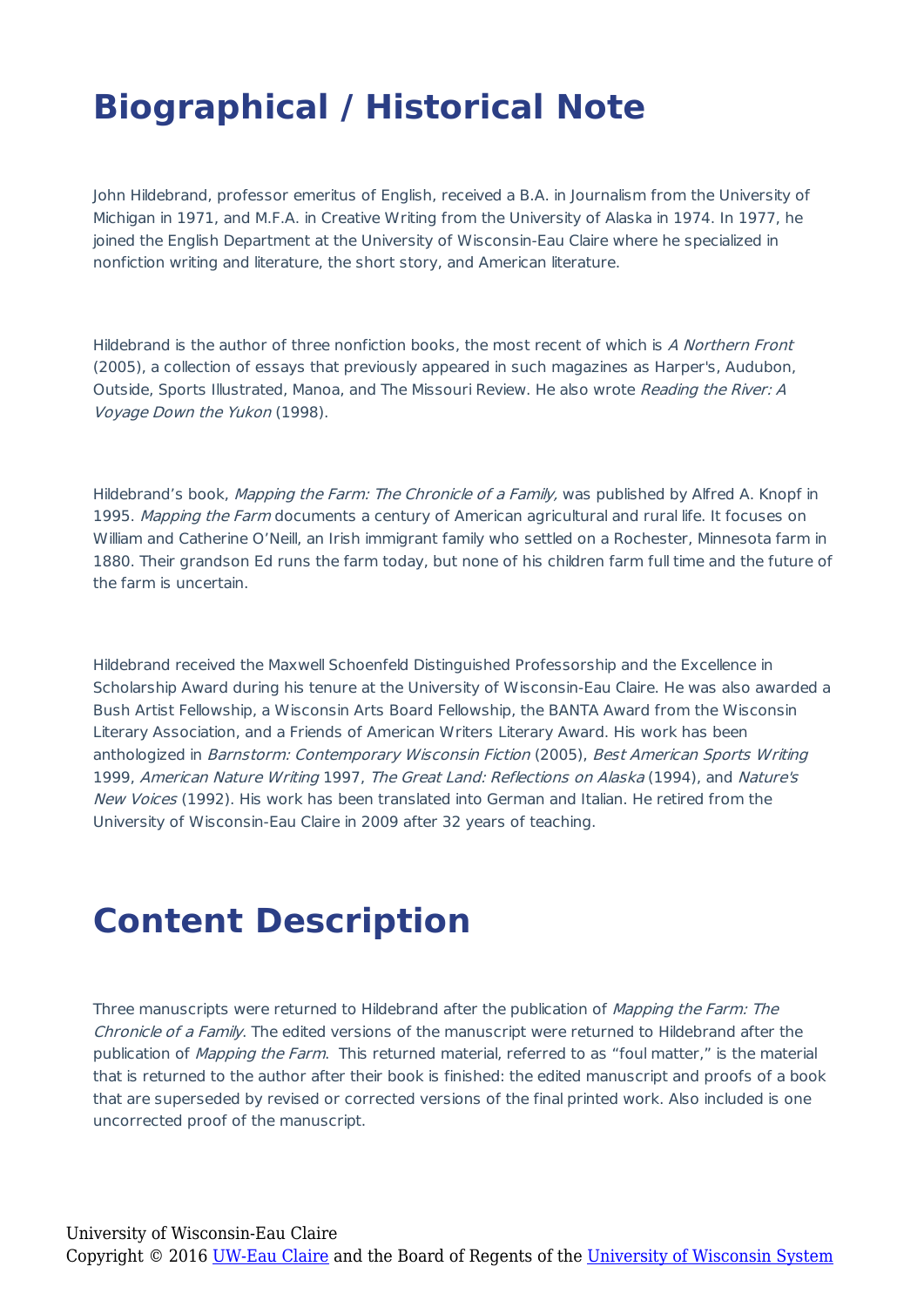## **Administrative Information**

**Acquisition Information:** Donated to Special Collections & Archives, University of Wisconsin – Eau Claire prior to January 2011.

**Access Restrictions:** Collection is open to the public.

**Use Restrictions:** Researchers are responsible for using in accordance with 17 U.S.C. Copyright owned by the University of Wisconsin--Eau Claire.

**Preferred Citation:** Mapping the Farm: The Chronicle of a Family Manuscripts Collection, 1995. UHC 327. Special Collections & Archives. McIntyre Library. University of Wisconsin – Eau Claire. Eau Claire, WI.

**Processing Note:** Processed by Peter DeCarlo in March, 2011.

**Arrangement:** Flat arrangement.



**Personal Names:** Hildebrand, John O'Neill Family

**Subject Terms:** Farm life – Minnesota—Rochester region. Family farms– Minnesota—Rochester region.

**Geographical Terms:** Rochester—Minnesota. Detailed List of Contents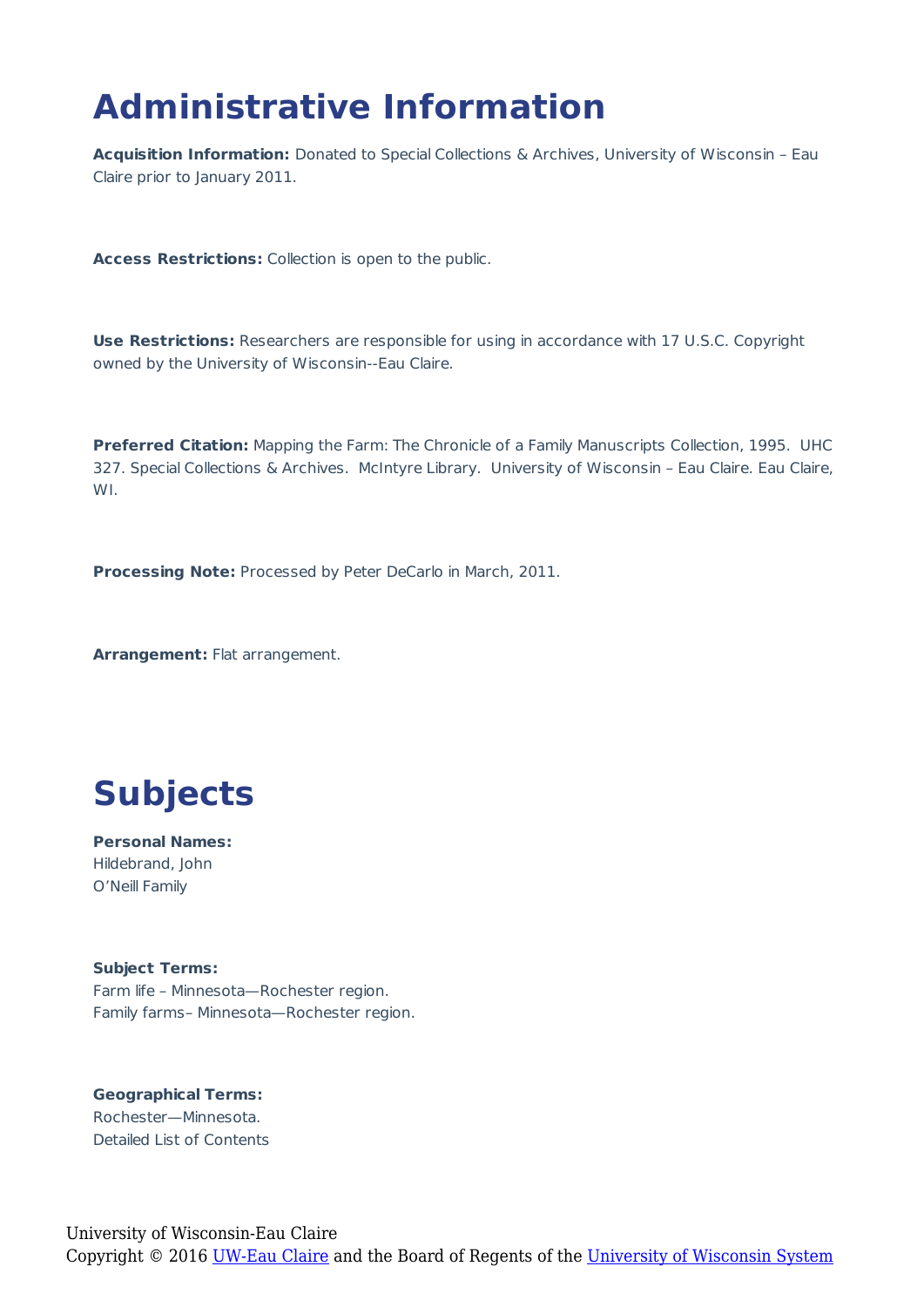| <b>Container</b> | <b>Contents</b>                                               | <b>Dates</b> |
|------------------|---------------------------------------------------------------|--------------|
| Box/Folder 1/1   | Foul Matter: Manuscript<br>#1                                 | 1995         |
| Box/Folder 1/2   | <b>Foul Matter: Manuscript</b><br>#1                          | 1995         |
| Box/Folder 1/3   | Foul Matter: Manuscript<br># 1 Photo inserts and<br>negatives | 1995         |
| Box/Folder 1/4   | Foul Matter: Manuscript<br>#2                                 | Oct. 1995    |
| Box/Folder 1/5   | Foul Matter: Manuscript<br>#2                                 | Oct. 1995    |
| Box/Folder 1/6   | 1 <sup>st</sup> Pass Galley:<br>Manuscript # 3                | 1995         |
| Box/Folder 1/7   | 1 <sup>st</sup> Pass Galley:<br>Manuscript # 3                | 1995         |
| Box/Folder 2/1   | <b>Edited Copy: Manuscript</b><br>#4                          | Undated      |
| Box/Folder 2/2   | <b>Edited Copy: Manuscript</b><br>#4                          | Undated      |
| Box/Folder 2/3   | <b>Edited Copy: Manuscript</b><br>#5                          | Undated      |
| Box/Folder 2/4   | <b>Edited Copy: Manuscript</b><br>#5                          | Undated      |
| Box/Folder 2/5   | <b>Edited Copy: Manuscript</b><br>#6                          | Undated      |
| Box/Folder 2/6   | Edited Copy: Manuscript Undated<br>#6                         |              |